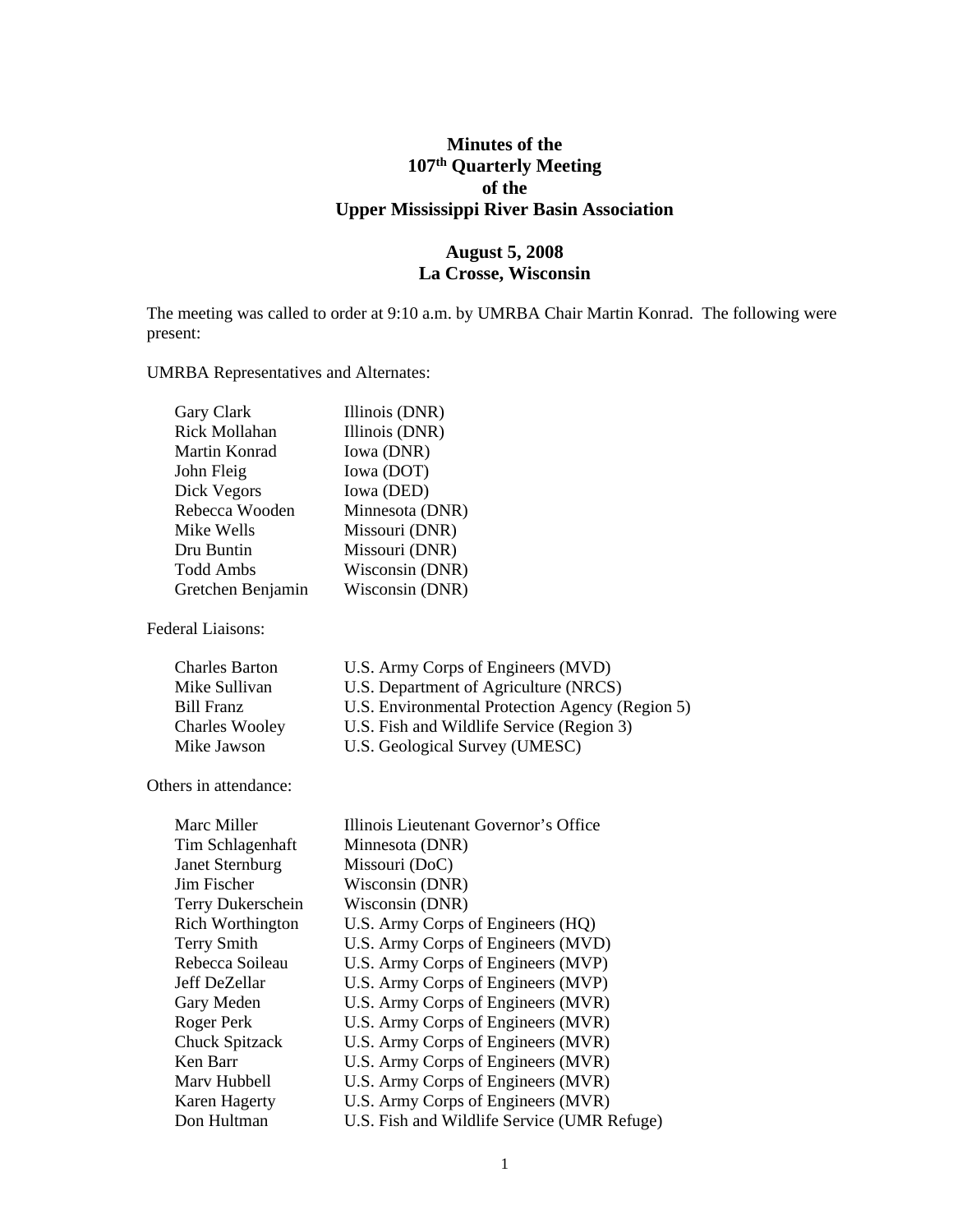| Gary Wege            | U.S. Fish and Wildlife Service                   |
|----------------------|--------------------------------------------------|
| Loyd Mitchell        | U.S. Fish and Wildlife Service                   |
| Scott Yess           | U.S. Fish and Wildlife Service (UMRCC)           |
| Max Ethridge         | U.S. Geological Survey                           |
| Michael Slifer       | <b>U.S. Geological Survey</b>                    |
| Jennie Sauer         | U.S. Geological Survey (UMESC)                   |
| <b>Brad McMillan</b> | <b>Bradley University</b>                        |
| Paul Rhode           | Waterways Council, Inc.                          |
| <b>Garry Loss</b>    | <b>CDM</b>                                       |
| Tom Boland           | <b>MACTEC</b>                                    |
| Brad Walker          | Prairie Rivers Network                           |
| Christine Favilla    | Sierra Club - Illinois                           |
| Vince Shay           | The Nature Conservancy                           |
| Doug Blodgett        | The Nature Conservancy                           |
| Gabe Horner          | The Nature Conservancy                           |
| Don Vonnahame        | Retired (IL DNR)                                 |
| Barb Naramore        | <b>Upper Mississippi River Basin Association</b> |
| Dave Hokanson        | <b>Upper Mississippi River Basin Association</b> |
| Kirsten Mickelsen    | <b>Upper Mississippi River Basin Association</b> |
|                      |                                                  |

#### **Meeting Minutes**

Mike Wells moved and Todd Ambs seconded a motion to approve the minutes of the May 20, 2008 meeting as drafted. The motion was approved unanimously.

#### **Executive Director's Report**

Barb Naramore highlighted the following items from her written report included in the agenda packet:

- The LTRMP Strategic Planning Team has completed its draft Strategic Plan for FY 10-14 and will present the document to the EMP-CC on August 6, 2008 for endorsement. The team will also ask the EMP-CC to consider effective ways to communicate with a broad array of stakeholders and decision makers, and for the EMP-CC's support for developing a follow-on operational plan that will link the Strategic Plan to the LTRMP's annual work plans. An operational planning process would prioritize outcomes and outputs, consider various funding scenarios, and evaluate issues associated with the potential integration of LTRMP into the Navigation and Ecosystem Sustainability Program (NESP). Specifically, this may include identifying a funding floor that would afford stability during the NESP ramp-up process.
- On June 20, 2008, UMRBA submitted a FY 09 cooperative agreement to the US EPA for \$150,000 in new federal funds to support UMRBA's planning and mapping activities under the Oil Pollution Act (OPA). FY 09 priorities will include ongoing updates to the sensitivity maps, as well as an increased emphasis on contingency planning and responses strategy development. UMRBA's proposal is pending at Region 5, so the actual amount of FY 09 funds and thus the final work plan priorities remain to be determined.
- The Interstate Council on Water Policy (ICWP) withdrew its proposal to work with USACE on a national assessment of state and interstate water planning because of differences in objectives, methodologies, and timelines. ICWP will look for other potential funding sources.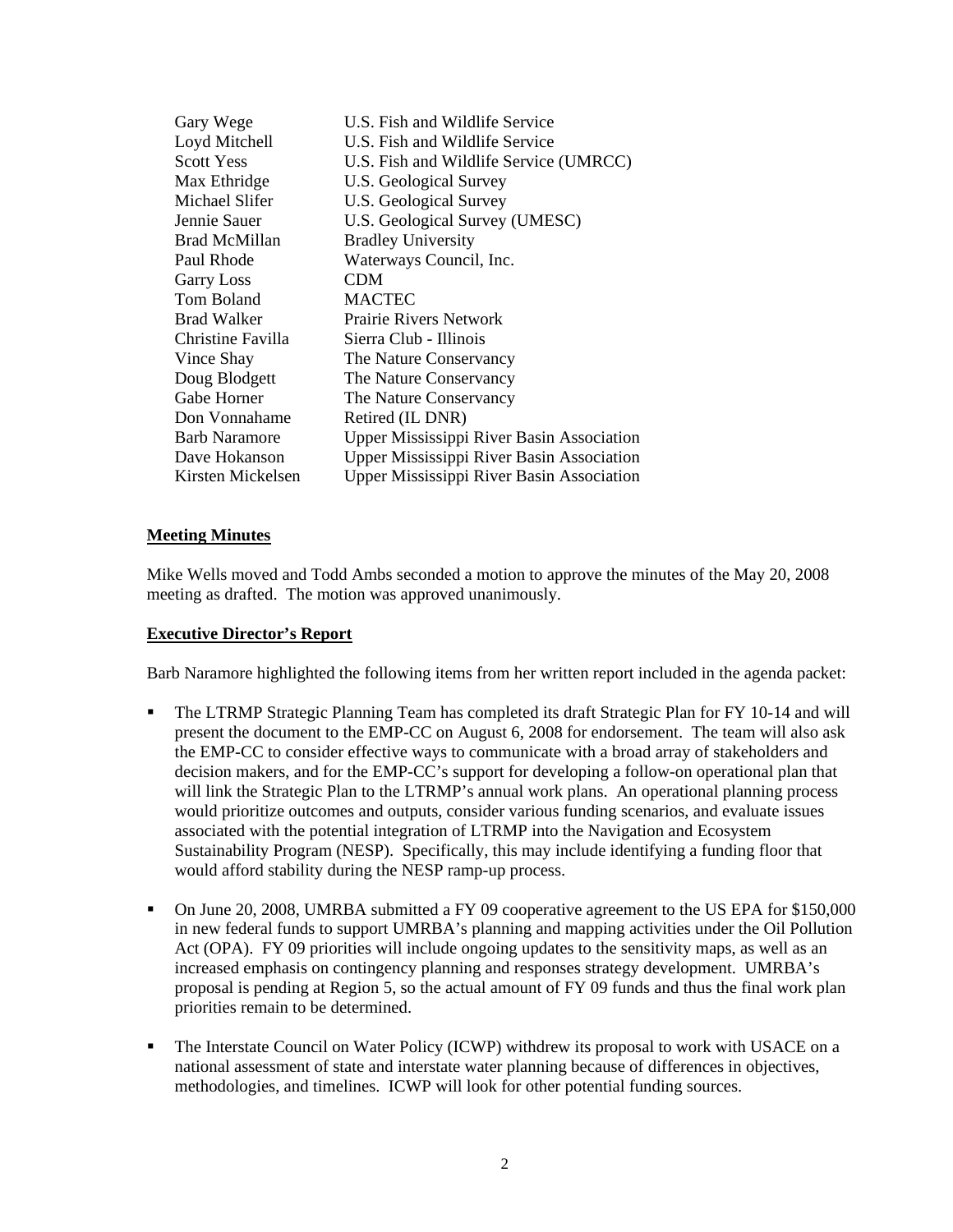UMRBA closed FY 08 with a positive net income of \$596, which includes all budgeted categories, depreciation, accrued vacation liability, and capital gains from investments. The FY 07-08 biennial audit will take place in September. Due to new risk assessment standards and inflation, the estimated fees are \$7,500, which is \$2,250 above the budgeted amount. Naramore will arrange for an opportunity for the Board to speak with the auditors following the audit.

#### **Navigation and Ecosystem Sustainability Program (NESP)**

*Program Update* — Chuck Spitzack provided the following updates:

- On June 4, 2008, Steve Stockton, USACE Director of Civil Works, signed the Record of Decision for the Upper Mississippi River-Illinois Waterway System Navigation Feasibility Study. This action completes the procedural requirements of the National Environmental Policy Act (NEPA) and is construction prerequisite.
- On July 2, 2008, ASA Woodley issued NESP implementation guidance. It is standard practice for the ASA to issue implementation guidance for new Corps authorities in order to articulate the Administration's perspectives and intent on questions related to implementation, particularly on matters where the authorizing language is ambiguous.
- On July 29, 2008, the Corps held a public meeting on the Lock and Dam 22 fish passage project. The deadline to comment on the proposal was extended to August 29, 2008.
- Spitzack and Ken Barr participated in the LTRMP Strategic Planning Team's July 2008 meeting. Discussions focused on issues related to the LTRMP's potential transition from EMP to NESP. Spitzack characterized the conversations as quite helpful.

*Final WRDA Implementation Guidance* — Rich Worthington expressed appreciation for the partner and stakeholder review comments on the draft implementation guidance. Worthington explained that ASA Woodley's recent approval of the guidance represents an important step for NESP. Although the guidance does not represent a commitment by the Administration to budget for NESP, its issuance does mean that the Corps will be in a position to proceed with implementation if and when Congress funds the program. Worthington noted two changes made by the ASA to the draft implementation guidance:

- 1. Consultation and funding District Engineers' approval authority for funding transfer agreements is capped at \$200,000 annually for any one of the States or agencies identified in WRDA 07 as eligible for such agreements. Agreements exceeding \$200,000 annually for any state or agency must be approved by the MVD Commander.
- 2. Advisory Panel The ASA(CW) will be the convening authority for the Advisory Panel. This reflects ASA Woodley's judgment that decisions regarding the naming of nongovernmental members of the Advisory Panel should be done at his level. ASA Woodley is, however, inviting input from the Partnership regarding the Advisory Panel's structure and related matters.

*Congressional Developments*—Worthington reported that the House Appropriations Committee's draft FY 09 Energy and Water report includes language directing the Corps to develop a plan to transition the EMP to NESP. Furthermore, the language would preclude any new starts under EMP and indicates that the Committee will not consider construction funding for NESP until the transition plan is received. Based on ASA Woodley's response to UMRBA's November 2007 vision statement, Worthington said it is unlikely that the Administration would prepare a transition plan in response to such a directive because it would imply an intent to budget on the part of the Administration. The Administration does not view NESP as a budgetable program and continues to see the EMP as the appropriate vehicle for ecosystem restoration on the Upper Mississippi River System.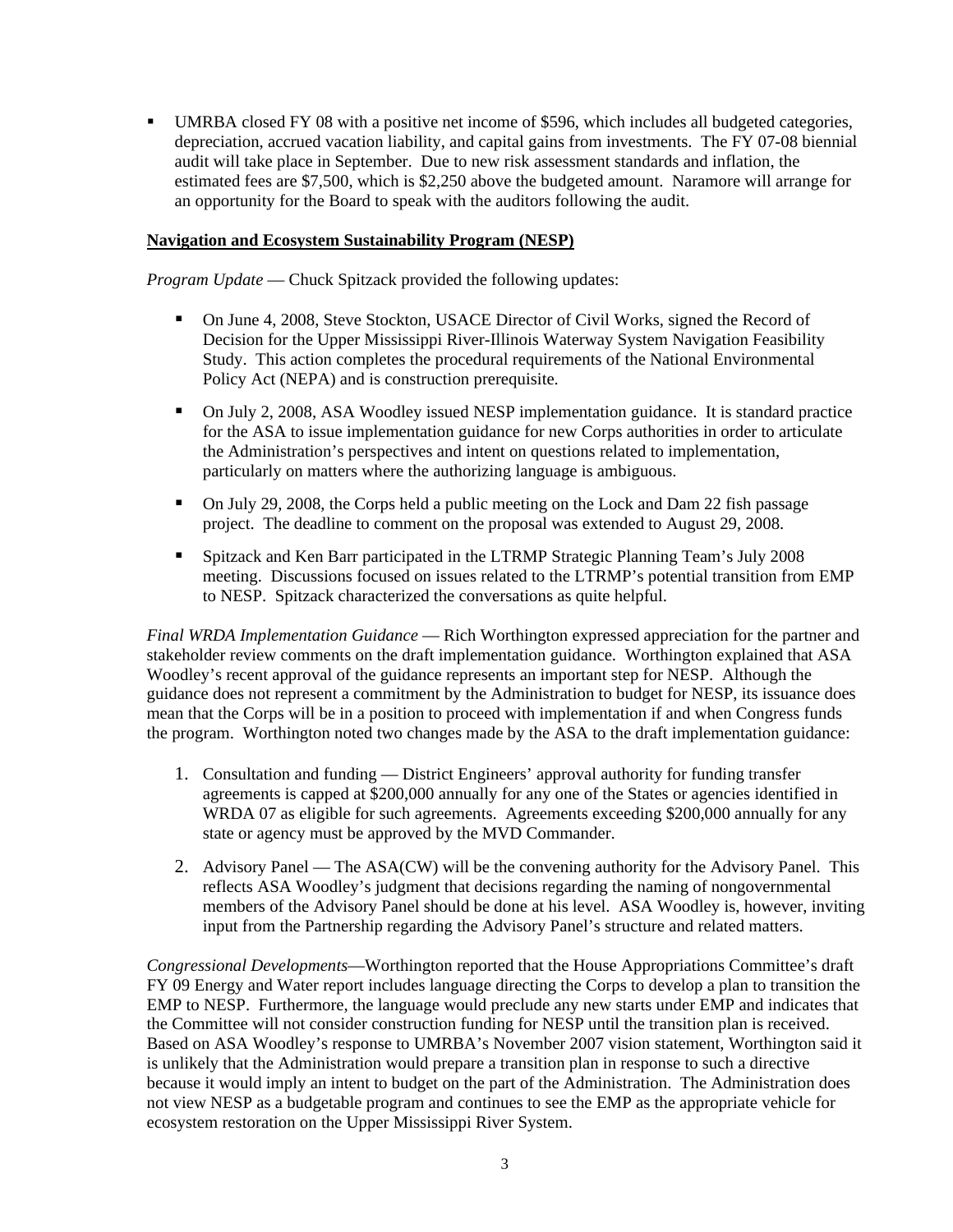Barb Naramore observed that there are at least two significant challenges facing NESP—i.e., 1) apparent Congressional insistence on a transition plan coupled with the Administration's unwillingness to budget for NESP and 2) the shortfall within the Inland Waterways Trust Fund. Worthington said discussions are ongoing regarding the Interim Report on the Economic Reevaluation, but said the prospects for NESP being deemed budgetable do not appear good. Worthington also described the Trust Fund balance as a significant hurdle. However, he characterized discussions at last week's Inland Waterways Users Board meeting as productive, offering hope for a solution if the cooperative spirit persists.

Martin Konrad asked if NESP's prospects may change with a new Administration, and Worthington responded that the answer is unclear because issues such as energy and healthcare have dwarfed infrastructure and restoration in the campaign. In response to a question from Gretchen Benjamin, Worthington said the Administration continues to evidence strong commitment to ecosystem restoration on the UMRS through the EMP, but has serious questions about the economic justification for the UMRS navigation improvements and thus does not support funding for NESP.

*June 09 Implementation Report* — Spitzack reported that the first NESP Implementation Report to Congress is due in June 2009, and subsequent reports due every four years thereafter. The draft Project Management Plan (PMP) is completed and will be shared with program partners in the near future. Spitzack noted that the Corps has shared an earlier version of the PMP previously. The PMP addresses the reach planning process as well as development of the first Implementation Report.

Spitzack noted that results from the first reach planning workshop have resulted in a reassessment of the reach objective setting process. He explained that reach and system planning notebooks are being developed to guide future efforts. These planning notebooks will be a major component of the June 2009 Implementation Report.

*Institutional Arrangements (IA) —* Marc Miller, representing Illinois Lieutenant Governor Pat Quinn, described a proposal to create a Illinois River Working Group (IRWG) for the Illinois River Basin as a part of the NESP Institutional Arrangements. Miller explained that the proposal is designed to build off of the existing Illinois River Coordinating Council (IRCC) established under state law to guide restoration efforts throughout the Illinois River Basin. According to Miller, the Work Group would consist of two sub-groups, IRWG Exec and IRWG Tech. The IRWG Exec would be similar to the River Resources Coordinating Team (and its MVP and MVS counterparts), while the IRWG Tech would parallel the Fish and Wildlife Interagency Committee (and its MVP and MVS counterparts). The IRWG Tech would report to IRWG Exec, which in turn would report to the IRCC and the River Advisory Panel (RAP). For NESP purposes, the IRWG Exec's relationship to the RAP would parallel that of the RRF, RRCT, and RRAT.

Miller explained that the State of Illinois wants to address issues on the Illinois River reach of the UMRS through the IRCC. He said this offers the best opportunity to build on the IRCC's past success in engaging stakeholders, which is key to enhancing appropriations for restoration efforts on the entire system. According to Miller, the IRCC was established in 1997 and includes a diverse representation of state and federal agencies, as well as nongovernmental members. Under Illinois' proposal, the IRCC would provide oversight for planning and prioritization of activities. To ensure inclusiveness and breadth in representation, Illinois is proposing that the IRWG Exec and IRWG Tech include appointments from the Illinois Lt. Governor. The IRCC Science Advisory Committee would provide scientific expertise and insight to the IRWG and IRCC.

Miller stressed his hope that this institutional structure on the Illinois River would enhance efficiency, increase stakeholder involvement, improve access to cost-share funds, forge better linkages with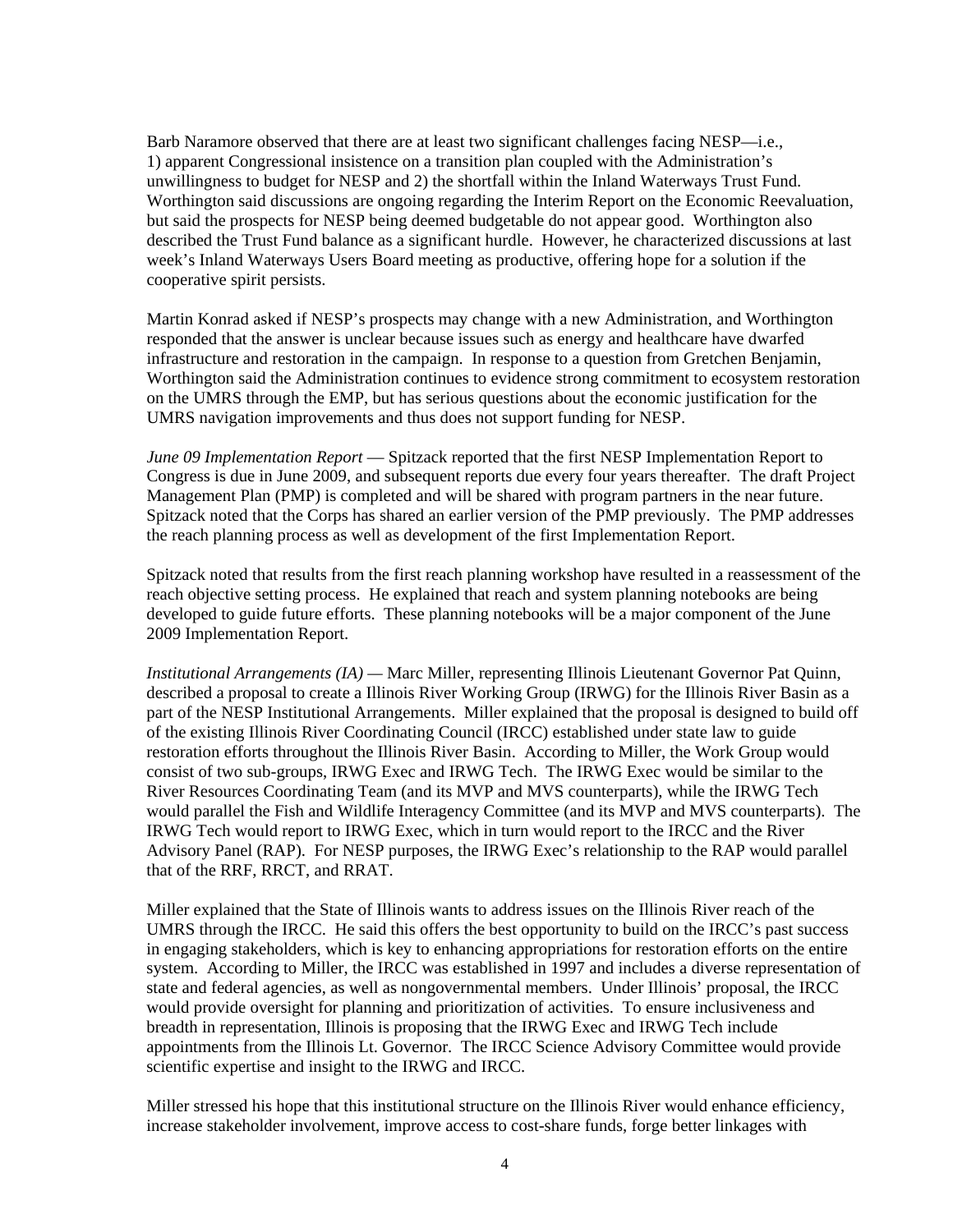restoration work throughout the Illinois River Basin, and promote increased restoration funding for the entire UMRS. He emphasized that Illinois would continue to participate on the MVR- and MVS-based coordination teams for the UMR.

Brad McMillan observed that state law confers coordination functions for the Illinois River Basin on the IRCC, and names the Lt. Governor as the Chair of the IRCC. Given this, McMillan said it is entirely appropriate for the Lt. Governor to appoint members of the proposed IRWG Exec and Tech. He emphasized that grassroots support is essential to the success of restoration efforts. McMillan also stressed the importance of maintaining the 5-state coalition supporting NESP and acknowledged that the needs of all five states across the system's four major geomorphic reaches must be prioritized at a system level. Project selection should be science-based, according to McMillan. But he said political support is essential to getting the funding needed to execute those priority projects.

Naramore asked whether the IRWG Exec and Tech would address only ecosystem restoration issues, or the full suite of issues with which the current district-based groups deal, including operation and maintenance. Miller said that this question is open to negotiation. He acknowledged the value of having the IRWG address the full range of issues, but said he was also sensitive to the desire to avoid duplication. Miller said this is a question that Illinois intends to explore further with the Corps.

Gretchen Benjamin said the IWRG Exec as proposed does not appear comparable to RRF, RRCT, and RRAT, in that it does not include river managers from the relevant agencies. McMillan said that the IRCC's Science Advisory Committee is comprised of scientists with significant experience working on the river, who will ensure a sound scientific foundation for decisions. Benjamin said there is an important distinction between river scientists and river managers. She reiterated her concern that river managers do not appear to be well represented on the proposed groups. Miller said the IRWG Tech be the place where river managers are represented. In response to a question from Christine Favilla, Miller said the IRCC would be prepared to take the lead on lobbying efforts. Favilla noted that many of the NGOs serving on the IRCC may not have the capacity to lobby on an individual basis.

Spitzack reported that the Corps is preparing materials for ASA Woodley related to establishing the RAP. He explained that this will include a memo from General Walsh, as well as a revised version of the IA Focus Group's May report. Mike Wells expressed frustration with the time that has elapsed, noting that a similar effort on the Missouri River has proceeded more quickly. He urged that the letters seeking state appointments be sent to the Governors quickly, explaining that Missouri's response will be delayed considerably if the letter arrives during the gubernatorial transition. Wells also emphasized the importance of having federal agency RAP members who can make decisions and commitments on behalf of their agencies. Charles Barton said it is not yet known who General Walsh will tap as his RAP member.

Spitzack added that more work needs to be done concerning the river teams' and working groups' relationship to the RAP, the RAP's relationship to the ASA(CW), and the appointment process. Gary Clark asked whether the RAP will have a charter and whether its scope will extend beyond NESP. Spitzack said the proposed purpose statement limits the RAP to NESP implementation issues and integration as needed with other programs.

Naramore asked if the proposed 8-year term length for NGOs would be problematic, in that it will limit the opportunities for new members. Spitzack replied that, since the Congressional reporting cycle is every four years, 8-year terms would give NGO members the opportunity to participate through two cycles. Doug Blodgett and Paul Rhode recommended having the NGO terms staggered to ensure reasonable continuity. Martin Konrad asked about the process for determining the RAP's NGO members. Spitzack said the Corps' proposal to the ASA will include a list of possible organizations to be solicited, a form that could be used in soliciting information and nominations from the NGOs, and a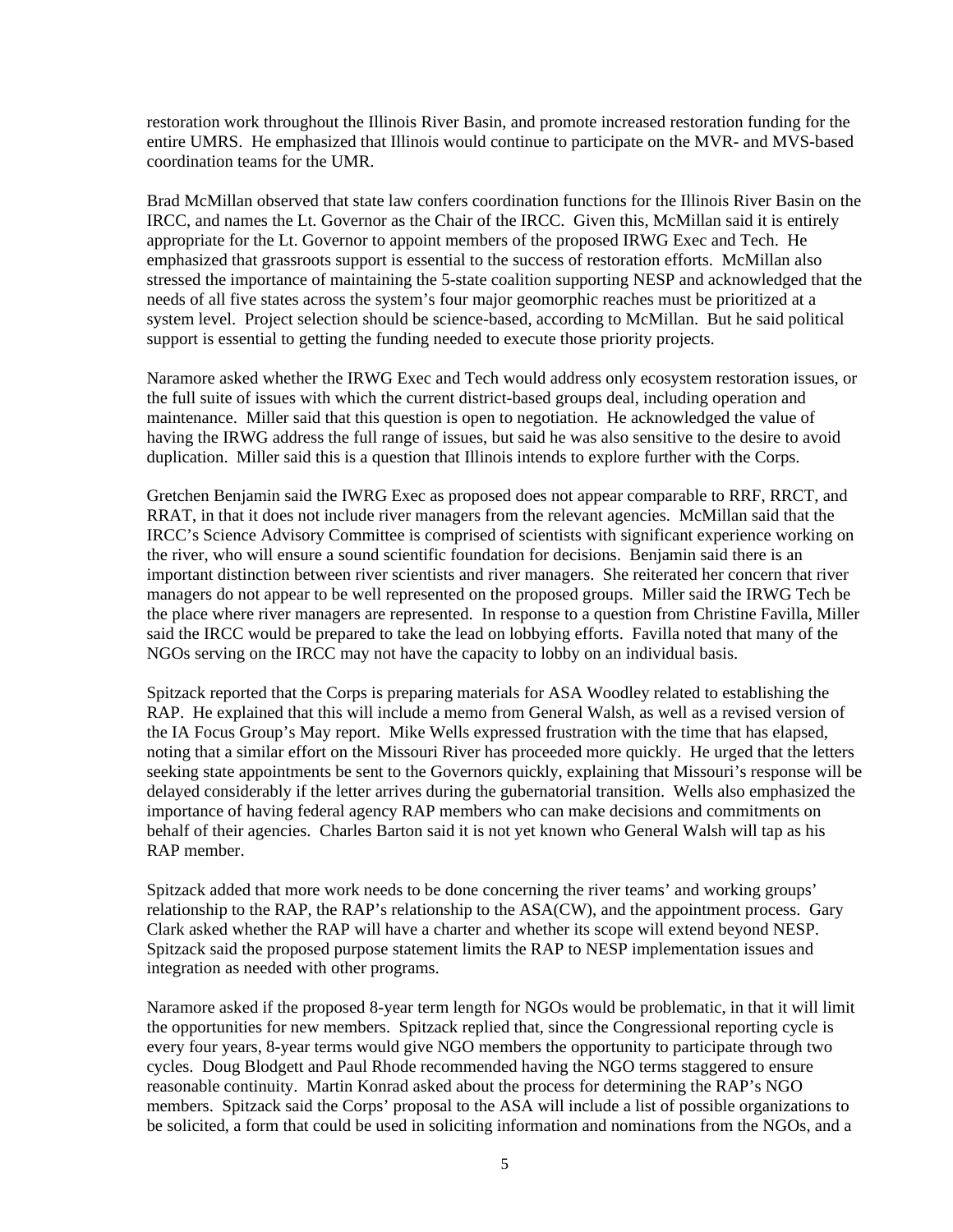proposed process and criteria for evaluating the NGOs' responses. The partnership will have an opportunity to review these materials before they are provided to ASA Woodley. The Corps will not be recommending specific groups or individuals to the ASA.

Spitzack outlined the following timeline for the RAP's development:

- August 08 *—* agreement on RAP proposal and begin the solicitation/evaluation process
- September 08 request proposals from NGOs
- October 08 evaluate NGO proposals and draft sample letters and a final RAP proposal
- November 08 MVD/MRC and USACE HQ endorsements, and invitations sent by ASA(CW)
- January 09 responses to ASA's invitations, and develop RAP start up packets
- February 09 first RAP meeting

Dru Buntin, Todd Ambs, and Martin Konrad recommended sending the letters of solicitation to the Governors as quickly as possible, and said they saw no reason to delay letters to the Governors and federal agency heads, noting they can proceed separately from the NGO selection process. Spitzack expressed his willingness decouple the process, allowing the state and federal agency letters to move forward more quickly.

### **Clean Water Act/ Ecosystem Restoration Project**

Kirsten Mickelsen summarized the recent workshops on potential opportunities to better integrate Clean Water Act (CWA) and ecosystem restoration efforts on the Upper Mississippi River (UMR). The workshops were hosted by UMRBA, with support from US EPA and USACE; and interest in the topic came from both program areas in a variety of contexts.

Mickelsen explained that the purpose of the workshops was to explore policy and practice interfaces between ecosystem restoration and CWA programs on the UMR. Specific goals were to:

- exchange information about current policies and practices in both areas of endeavor,
- articulate key assumptions and understandings that underpin work in both areas, and
- identify and recommend opportunities for enhanced interaction and coordination.

Approximately 50 participants, representing a range of disciplines and agency/organizational affiliations, attended each of two workshops, which were held in April and June. The first workshop consisted of a series of panel discussion on the background and goals and objectives of the CWA and ecosystem restoration programs, in an effort to create a common understanding of statutory and regulatory responsibilities, practical challenges, and operating practices. Following the panel discussions, participants discussed potential opportunities and limitations to enhancing collaboration between these efforts on the UMR, with a focus on 1) assessment and characterization and 2) restoration and remediation.

The second workshop began with presentations on the Chesapeake Bay and Florida Everglades that offered lessons learned and strategies for consideration. A case study on the Lake Pepin TMDL process highlighted an important current effort on the UMR to integrate across ecosystem restoration and CWA programs. Participants were then asked to consider the opportunities identified at the first workshop, which had been grouped into five broad themes, adding additional actionable ideas based on discussions at the second workshop.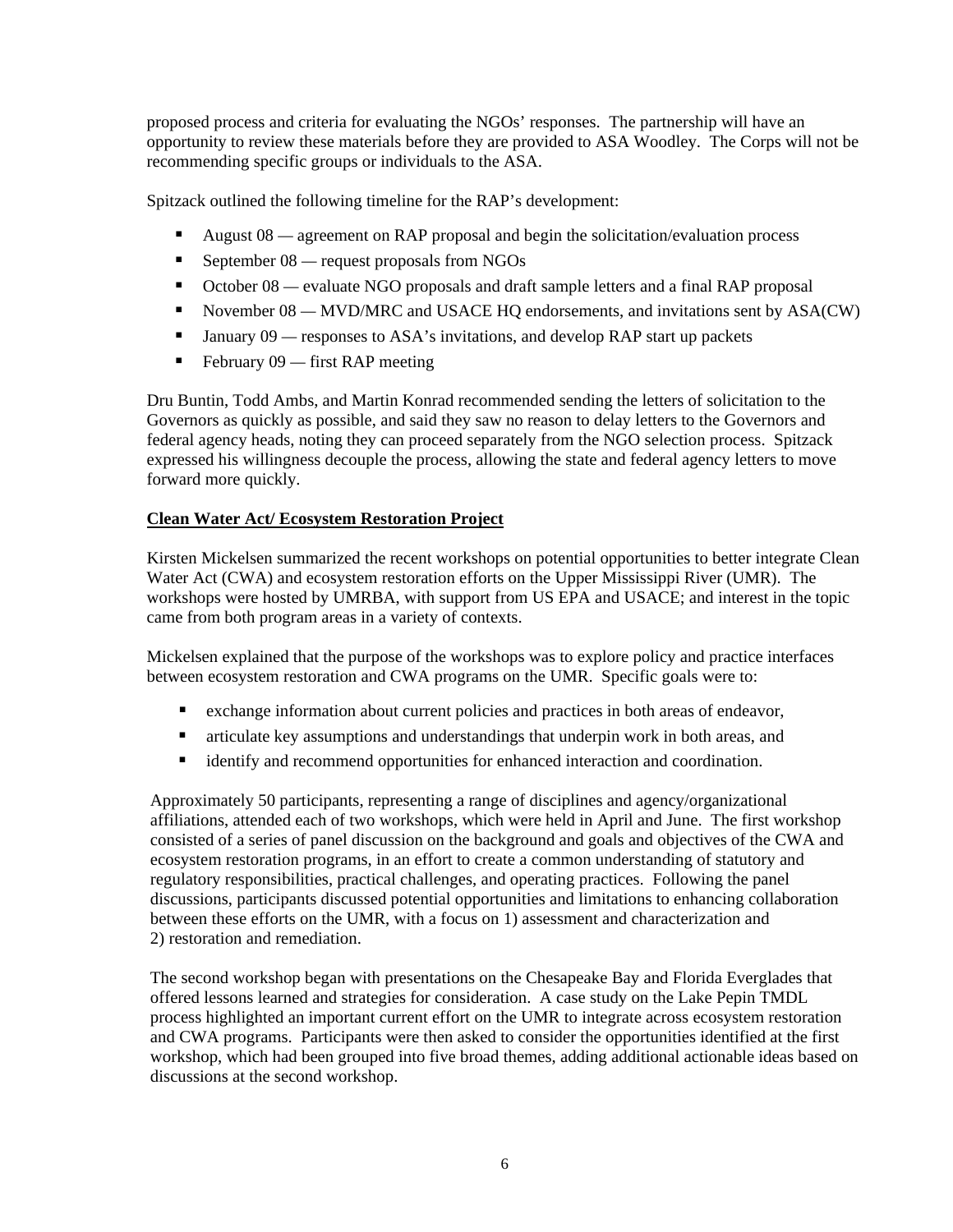Dave Hokanson briefly described the actionable ideas that workshop participants selected as the most promising. They are as follows:

Theme 1: Ecosystem Restoration Objectives and Water Quality Standards

- a. Include CWA staff in ecosystem objective-setting process for geomorphic reaches.
- b. Continue CWA water quality standards discussions, with input from ecosystem restoration staff.
- c. Include CWA staff in UMRCC Fisheries Plan.
- d. Establish standing UMR Ecosystem Restoration CWA committee.
- e. Develop a UMR "report card."

Theme 2: Biological Indicators

- a. Develop biological indicators for the UMR serving both CWA and ecosystem restoration programs, including the following steps:
	- i. hold an initial workshop
	- ii. review existing approaches/use of indicators,
	- iii. identify key target/indicator species,
	- iv. seek public input, and
	- v. use conceptual models to make biota-water quality linkages.

Theme 3: Water Quality Monitoring

- a. Examine quality assurance and other data requirements as they relate to the potential for data sharing.
- b. Coordinate monitoring schedules.
- c. Summarize and share data from US EPA's Environmental Monitoring and Assessment Program.
- d. Use LTRMP data to assess biological response to nearby HREPs.
- e. Form a UMR Water Quality Monitoring Council.

Theme 4: Watersheds, Tributaries, and TMDLs

- a. Greater involvement of agriculture agencies in UMR ecosystem restoration and water quality protection.
- b. Hold joint meetings between those working on tributary TMDLs and UMR ecosystem restoration projects.

Theme 5: Water Quality Considerations in Ecosystem Restoration Projects

- a. Include CWA program staff in ecosystem restoration project teams.
- b. Include CWA program staff in ecosystem restoration project prioritization.
- c. Model and predict the cumulative water quality impacts of restoration projects.

Hokanson observed that many of these ideas would require further elaboration to be actionable, and also acknowledged that even this subset of "most promising" ideas offers more options than can pursued in the near future. He identified the following next steps:

- 1. feedback and discussion regarding the workshop ideas at today's meeting,
- 2. ask the potential agency leads to reflect on the workshop results and identify which ideas they are inclined to pursue, and
- 3. deliver a project report to the UMRBA Board and sponsoring agencies.

Barb Naramore said that interest in biological indicators for the UMR has been growing in a number of venues. One possible near term action would be to plan and host a workshop designed to explore the indicators issue in more detail.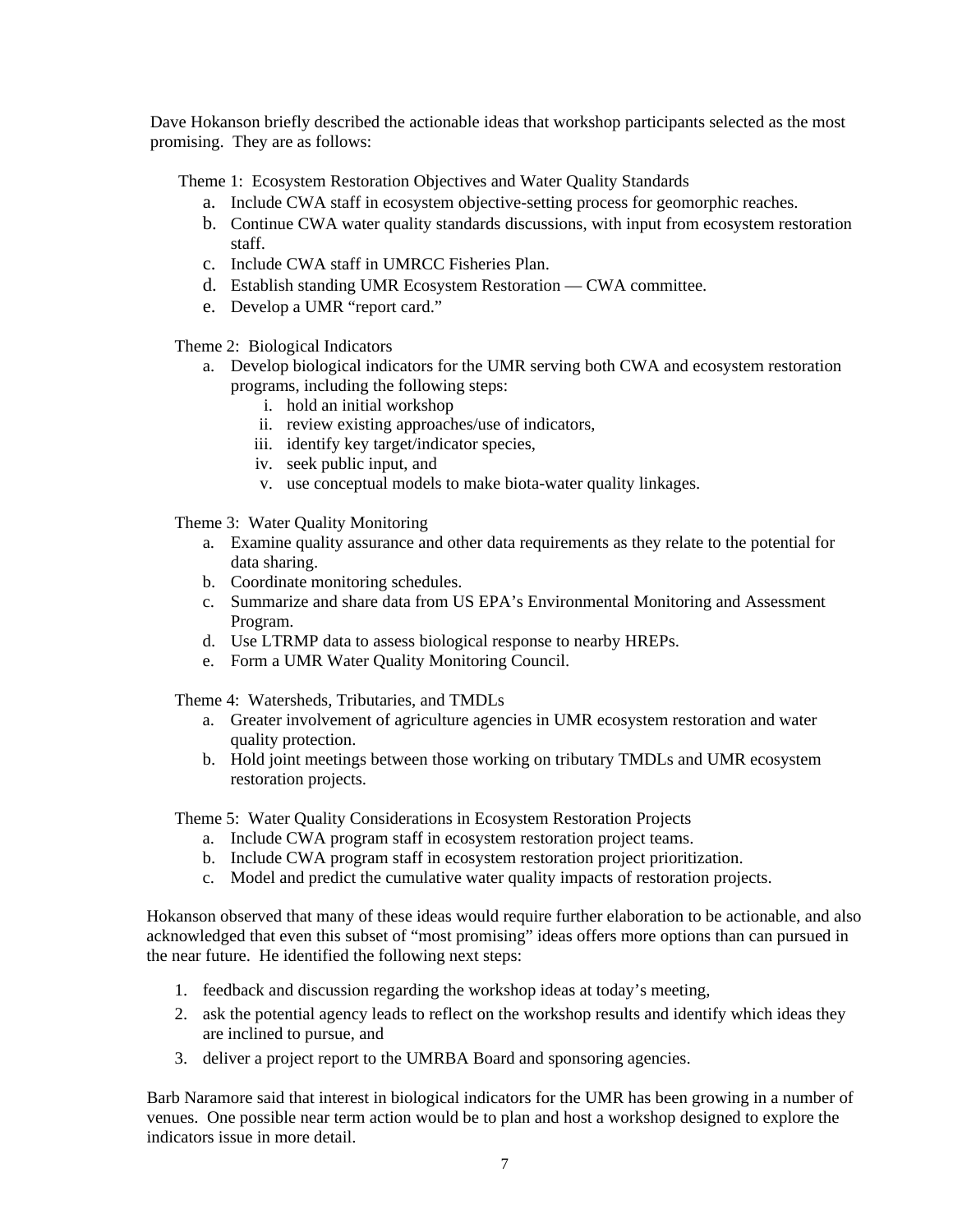Martin Konrad asked who will coordinate action on the various ideas that emerged from the workshops. Hokanson explained that there is no expectation that all of the ideas will be pursued. It will be up to individual agencies and organizations to determine which, if any, of the ideas they want to advance. Naramore added that the pending project report should help the UMRBA Board and others assess and prioritize the potential action items. While not a condition of the project funding, Naramore said she anticipates UMRBA will provide a forum, at least initially, for interagency discussion of possible action on the workshop action items.

Todd Ambs praised the efforts of workshop participants, and said the project report can help document the need for increased federal resources to address these important opportunities. He noted that there is considerable interest in indicators and other ways of using existing monitoring data more effectively. With increasing pressure to document the results of restoration investments, Ambs said developing sound water quality-related metrics will be crucial. He asked that UMRBA devote more attention to the ideas outlined in the report at its November meeting, while acknowledging that funding will continue to be a challenge when it comes to pursuing these ideas. Mike Wells observed that current controversies concerning Gulf hypoxia and modeling results underscore the importance of having good data to feed into models. He observed that there are fewer water quality monitoring stations in place than there were just a few years ago. This is a particular challenge when it comes to addressing systemic issues like nutrients. Wells said the workshops are an important step forward, and expressed appreciation for the participants' efforts.

Hokanson said that the report may also have value in describing longer term needs that might not be able to be addressed immediately. Gretchen Benjamin stressed that, at the same time, there are efforts already underway related to several of the workshop ideas, such as EMAP, biological indicators, and a report card for UMR. Progress is being made using existing structures, according to Benjamin. Gary Wege offered the Lake Pepin TMDL as an example of the need to involve agriculture agencies, and those working on tributaries, in ongoing discussions.

### **Announcements and Recognitions**

Martin Konrad announced that John Fleig is replacing Tammy Nicholson as Iowa DOT's representative to the UMRBA. Konrad said Fleig has been with Iowa DOT for 15 years, working in the areas of freight data and aviation.

Konrad recognized the upcoming retirement of Don Powell, of the Corps' St. Paul District. Konrad noted that Powell has been with USACE for more than 35 years, and has worked on the EMP since the program's inception. Konrad expressed the UMRBA Board's profound appreciation for Powell's many contributions and presented him with a certificate of appreciation.

### **Recent Flooding on UMR and Tributaries**

*States Perspectives on the Impacts, Lessons Learned, and Outstanding Issues* — Todd Ambs reported that 30 counties in the southern portion of Wisconsin were affected by the recent flooding. For many of them, this was the second major flood event in 10 months. Following historic rainfall events, some areas experienced two to three times their previous maximum flow rate of record. Ambs noted that the incident at Lake Delton was mistakenly reported as a dam break, but was actually due to the failure of a road berm. Officials identified over 200 dams with the potential to fail during the floods, many of which were monitored 24-hours per day for a week or more. In the end, only five of dams failed. Not surprisingly given the large volume of water, there were over 500 sanitary overflow events, involving 175 communities. However, with the high flow rates, the water quality impacts of these overflows were minimal. No public drinking water supplies were compromised, something Ambs attributed at least in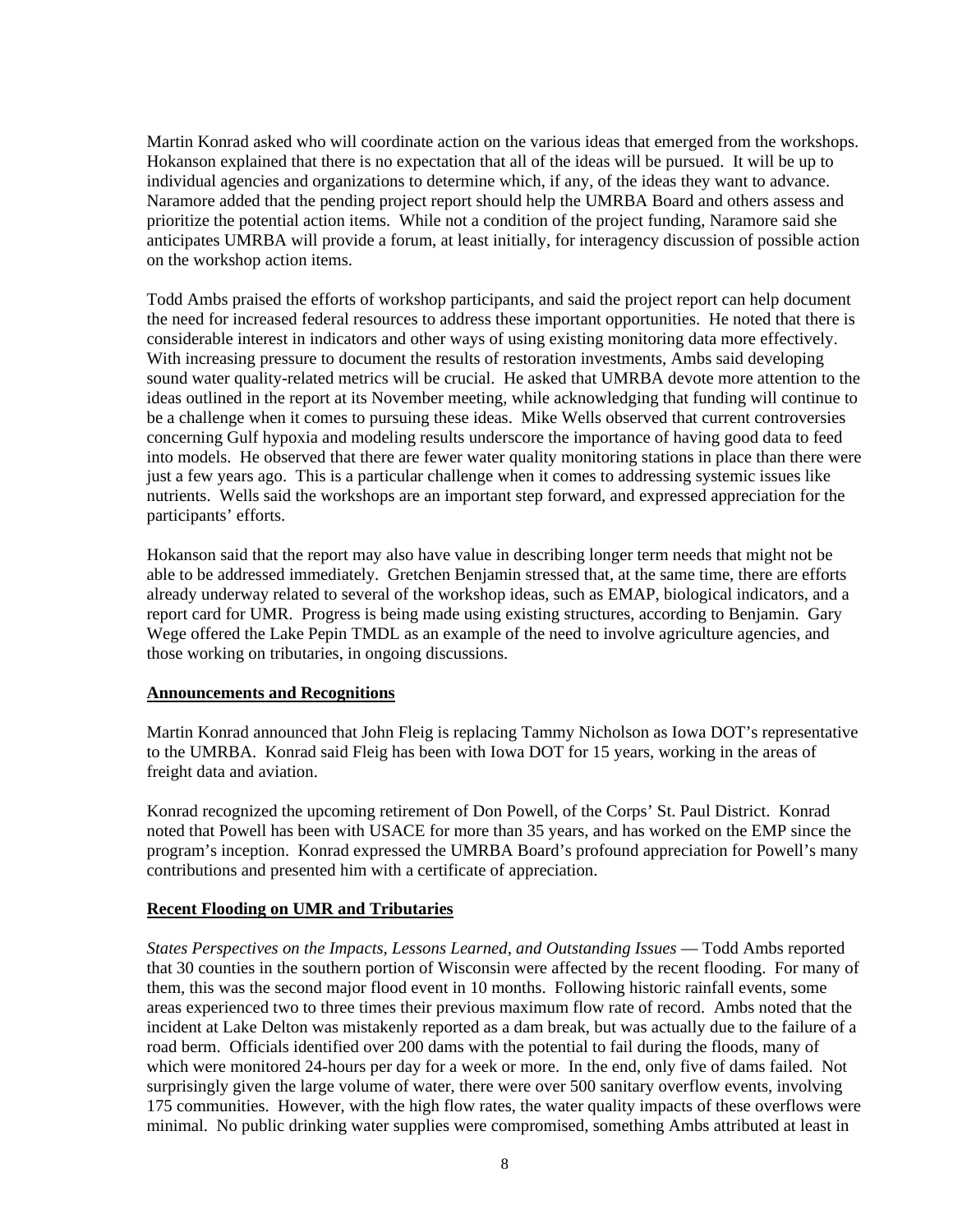part to Wisconsin DNR's efforts over the years to encourage relocation of drinking water plants to higher ground.

Ambs said rain events appear to be becoming much flashier in Wisconsin. If this is in fact a new pattern, Ambs said it raises important questions about future policy and the adequacy of existing models and program requirements. He noted that this year's flooding occurred during planting season. According to Ambs, increased land under cultivation and reduced enrollment in the Conservation Reserve Program exacerbated the run-off associated with the tremendous rainfall. He noted that Wisconsin is developing a comprehensive report on the floods and expressed hope that this will provide additional insight.

Mike Wells said Missouri has learned a lot about response over the last several years. Since March 2006, Missouri has had a record 19 federal disaster declarations, involving floods, ice, and tornadoes. As a result of the heavy precipitation events this spring and summer, reservoirs throughout the state exceeded flood levels. Significant amounts of agricultural land and crops were damaged, and Wells said yields will be down for the state. Many wastewater and some drinking water facilities were inundated. Among the current recovery issues in Missouri are burning and disposal regulations, vegetation and building debris clean-up, and sandbag disposal. Wells said that several state parks were completely closed, but damages are not expected to be severe. He noted that the state park at the confluence of the Mississippi and Missouri Rivers has been closed since April. Governor Blunt has established four subcommittees to address housing and business assistance, demolition and debris removal, levee repair, and voluntary buyout and relocation. Wells observed that there were some buyouts in Missouri following the 1993 flood, but that they were not extensive. He said it is possible there will be more interest this year, particularly among landowners who have experienced repeated losses.

Rebecca Wooden said that this year's flood impacts were relatively minor in Minnesota. However, she noted that the southeastern part of the state is still recovering from severe damages associated with extensive flash flooding in August 2007. Mike Jawson said USGS is increasingly concerned with how the loss of stream gauges is impairing flood forecasting efforts.

Gary Clark reported that Illinois experienced widespread flooding and is dealing with many of the same issues as in the 1993 flood, including emergency flood response and levee improvements. Recent completion of the Comprehensive Plan is increasing the focus on levee-related issues. Clark said he shares with Jawson's concern over the loss of stream gauges, noting that agencies have lost some key tools for making sound forecasts. He said this year's flooding also underscores the importance of the National Flood Insurance Program and strong local implementation of its requirements. Clark said Illinois continues to enforce key regulations, including elevation of substantially damaged structures. In combination with buyouts, previous enforcement efforts resulted in significant avoided damages this year. Clark also reported that Illinois is working with the Corps on the issues of repetitive loss structures in cabin lease areas.

Mike Sullivan said that, within eight flood-affected states, NRCS has identified approximately \$70 million in eligible Emergency Watershed Protection (EWP) projects. It remains to be determined how many of these projects will be approved. In addition, NRCS is also examining its options for funding restoration of conservation practices under other authorities.

Don Hultman gave a brief presentation regarding the impacts of this year's flooding on the Service's UMR refuges. Damages included 14 breaks to the perimeter levee at Lake Odessa, affecting both federally and state managed lands. Hultman noted the spillway at Clarence Cannon Refuge appears to have prevented significant damages. There was no significant levee damage at Clarence Cannon this year, compared with 12 breaks in 1993, prior to construction of the spillway. The EMP-built water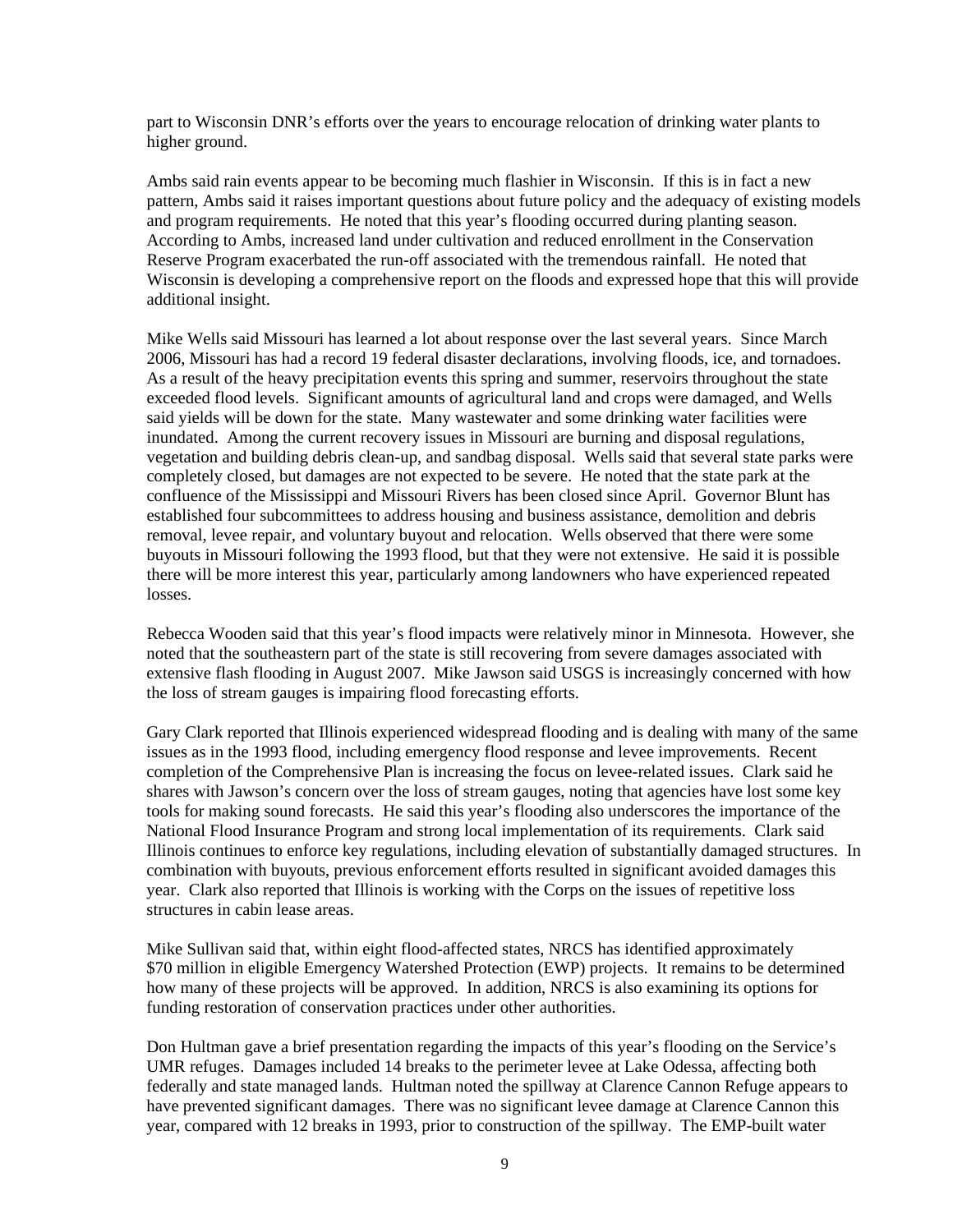control structures at Swan Lake survived this year's flooding well. Hultman said the Middle Mississippi Refuge, where agricultural lands were converted to refuge following previous floods, sustained very little damage this year. Had those lands still been in agricultural production, Hultman said the losses would have been considerable. He estimated flood-related refuge damages on the UMRS at \$7.4 million, and offered a region-wide estimate of \$18.0 million.

Martin Konrad reported that Iowa experienced extensive flooding this year, exceeding the scope of 1993. In addition, two large tornados resulted in fatalities and substantial damage as well. According to Konrad, 78 of Iowa's 99 counties have been declared federal disaster areas, with damages in the billions of dollars and large scale dislocations. Crop losses are also extensive. Conditions remain precarious in many areas, and recent rainfall produced a new round of flooding. Konrad said it will take considerable time for Iowa to recover fully. In part due to lessons from 1993, Konrad said interagency communication was excellent during the flood response, and evacuation plans were executed well. He noted that debris disposal has been a major issue, and also emphasized the need for river gauges and GIS tools to support river forecasts. Konrad said an Iowa DNR fish hatchery on the Little Turkey River suffered extensive damages following a rapid, and unpredicted, levee overtopping.

Terry Smith reported that, on August 1, the Corps hosted the first meeting of the Regional Interagency Levee Task Force (ILTF). Smith explained that the ILTF is designed to bring federal and state agencies together, with the goal of accelerating flood recovery while also promoting the best long term options for future flood damage reduction.

*UMRBA's Flood Response and Recovery Statement* — Barb Naramore noted that, following the 1993 Flood, UMRBA developed a flood response and recovery statement that proved very helpful in a variety of ways. Given the magnitude of this year's flooding, Naramore suggested that the Board revisit the 1993 statement and consider whether UMRBA should issue an update or revision of any kind. Naramore briefly summarized the major points of the 1993 statement as follows:

- Offer genuine, comprehensive flood damage reduction alternatives to communities and landowners.
- Repair and restore damaged P.L. 84-99 levees to their pre-flood condition, where that is the local desire.
- **Enforce NFIP requirement that substantially damaged structures be elevated above the 100-year** flood as part of repair or reconstruction.
- Behind lower levees, encourage public purchase of floodprone structures, demolition of structures, and flood-compatible uses.
- Enforce regulations that prohibit construction of significant new encroachments in floodways.
- Devise and implement levee modification projects where economically and environmentally feasible and where property rights issues have been satisfactorily resolved.
- Evaluate the feasibility and cost of preparing new flood routing models.

In addition, the 1993 statement includes two addenda that elaborate on the issues of 1) flexibility and alternatives and 2) comprehensive basin planning and management.

Clark observed that the major elements of the 1993 statement remain quite relevant. He suggested having UMRBA staff draft a follow-up statement that would affirm these principles and highlight any lessons learned or special considerations in light of this year's experience. Ambs agreed, and asked that the new statement emphasize the need for gauge funding and the human impacts of flooding. Wells added that NRCS's Emergency Watershed Protection program should be recognized. Konrad asked staff to draft a statement and provide it to the Board for review.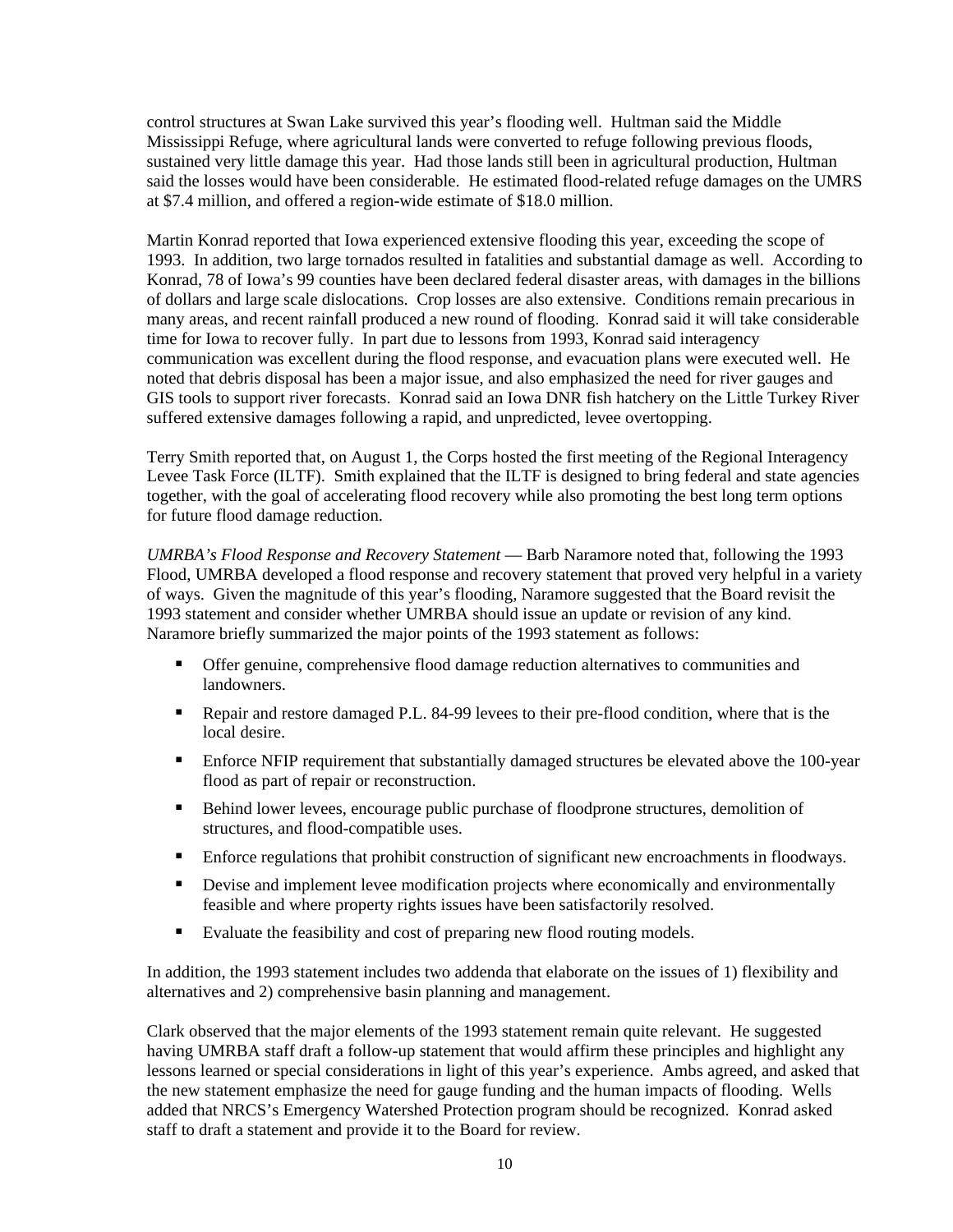## **USGS Water for America Initiative**

Max Etheridge reported on the Department of the Interior's Water for America Initiative, a multi-year plan designed to assess the availability and uses of the nation's water resources. The President's FY 09 budget request includes \$9.5 million for the USGS portion of the initiative and \$31.9 million under the Bureau of Reclamation. The USGS request includes \$2.75 million for advances in streamgaging and telemetry, \$1.05 million for water use data, \$4.2 million to initiate regional and focus area studies, and \$1.5 million for the National Cooperative Geologic Mapping Program.

Etheridge explained that a core element of the Water for America Initiative is an assessment of each of the 21 water resource regions in the United States — i.e., the 2-digit HUC level watersheds. Each of these regional studies will cost approximately \$1 million, will require three years to complete, and will produce water budget and hydrologic trend information. Every three years, six to seven regional studies will commence, with the goal of completing the national assessment in ten years. In addition to the 21 regional studies, the initiative calls for completion of nine focused area studies that will take a more detailed look at major water resource questions in the context of a smaller basin or aquifer. These focus area studies will each require about three years and \$3 million to complete. Etheridge noted that, under the Great Lakes Basin Pilot Project, USGS has completed various reports on groundwater recharge and storage, streamflow, and consumptive water use, with additional reports pending. These studies will be used as part of the national assessment.

Other important efforts planned under the initiative include consideration of climate change, ecological flows, land cover changes, indicators of water availability, and water quality-related limitations on water availability. To date, Etheridge reported that stakeholder feedback on the proposed Water for America Initiative has been positive overall. He identified a series of questions on which USGS is actively seeking input regarding the proposal. While the House Appropriations Committee approved \$4.7 million for the initiative, Etheridge said FY 09 funding is unlikely under the anticipated Continuing Resolution.

Mike Wells emphasized that the states want to ensure their data and other information sources are used as part of the study and assessment effort. Etheridge emphasized USGS's commitment to making use of all relevant and available data, and the agency's desire to work collaboratively with the states and other partners. Wells observed that federal resources to address water supply issues are allocated disproportionately to western states. He emphasized that water supply problems are not unique to the western states.

## **Midwest Natural Resources Group**

Terry Smith briefly described the Midwest Natural Resources Group (MNRG), explaining that the members consist of senior regional managers from 14 federal agencies. The group has been in existence since 1998, and provides a collaborative forum to talk regionally about major issues facing the agencies and how agencies can work together on those issues. At its May meeting, MNRG focused on issues related to climate change. Smith also reported that General Walsh became chair of the group in May, with Max Etheridge assuming the co-chair position.

Etheridge said he is pleased to be participating on the MNRG once again, noting that it offers an opportunity for federal agencies to talk about issues, and build relationships and partnerships. He also stressed that the MNRG's meetings are open forums and provide an excellent opportunity to bring issues to the attention of the federal agencies' regional leadership. Smith encouraged people to visit MNRG's web site at [http://www.mngr.gov.](http://www.mngr.gov/)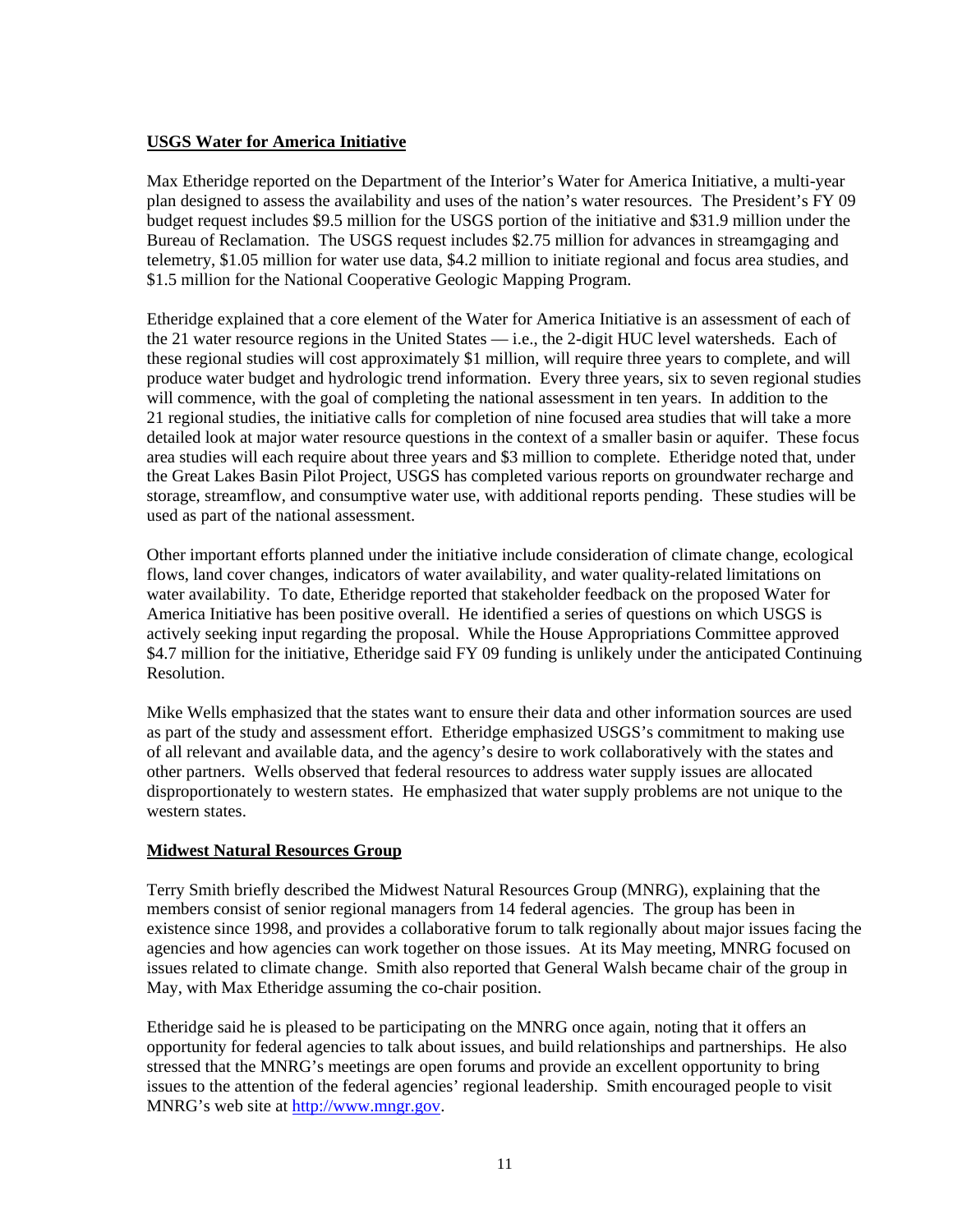### **Water Quality Update**

*Recent Water Quality Task Force* Activities—Dave Hokanson reported that the Water Quality Task (WQTF) is focusing its designated uses project on aquatic life uses, at least initially. He explained that the project will take an ecosystem-informed approach that recognizes the river's diversity. The LTRMP strata will used as a "conceptual framework" at the start, to help determine which distinctions are most significant from the perspective of aquatic life use support (e.g., which strata present clear distinctions in terms of key parameters such as dissolved oxygen needs?). Ultimately, this may lead to subcategories within the aquatic life use designation on the UMR and/or modifications in methodology to account for this variability, according to Hokanson. He said the WQTF hopes to complete a brief concept paper by the end of this summer that will outline the intended approach, with a final report targeted for completion in approximately one year. He noted that some efforts anticipated under the designated uses project relate closely to potential coordination opportunities identified during the Clear Water Act/Ecosystem Restoration workshops. This includes ecosystem-informed standards discussions and biological indicators work. Hokanson explained that the designated uses project is ultimately aiming towards a review and identification of appropriate water quality standards criteria for the river's distinct aquatic areas.

Hokanson reported that WQTF provided a mechanism to coordinate sampling for perfluorochemicals (PFCs) this spring and summer. PFCs are a class of widely used industrial chemicals that are an emerging concern in both ground and surface water. State and regional US EPA staff conducted the sampling to assist efforts by EPA research scientists to establish sampling methodologies for PFCs. Approximately 125 samples were collected at 75 sites on the UMR and its tributaries. Hokanson said EPA researchers have provided some initial information back to the cooperating agencies, and some follow-up sampling is planned. Participants were briefed on the initial results, and a manuscript will likely be available in late August. [Note: Subsequent to this meeting, UMRBA staff learned that issues at the laboratory that processed the PFC samples will delay release of the sampling results and manuscript.] In response to a question from Martin Konrad, Hokanson said the samples for the PFC analysis were collected from the water column.

Hokanson discussed ongoing and emerging issues regarding interstate consultation on CWA assessment and listing. The issues include:

- Missouri is pursuing adoption of the interstate assessment reaches and revisions to its use designations.
- 303(d) listings related to PFCs in fish tissue are proposed in Minnesota and Wisconsin.
- Wisconsin has added a sediment/submersed aquatic vegetation impairment that matches the areas of Minnesota's turbidity impairment.
- Changes to fish consumption advisories in Iowa (based on mercury in fish tissue) will result in new impairment listings in Iowa.
- Illinois has proposed changes to its dissolved oxygen criteria.
- There continue to be challenges in coordinating assessments and listings, including issues related to timing, underlying differences in standards and methodology, and emerging contaminants.

*US EPA Support for UMRBA Water Quality Activities* — Hokanson reported on efforts to establish an interagency personnel agreement (IPA) with US EPA. By way of background, he explained that the IPA was identified as a mechanism whereby EPA could provide near-term, tangible support to the states' water quality coordination efforts on the UMR. Under a two-year IPA, EPA would furnish a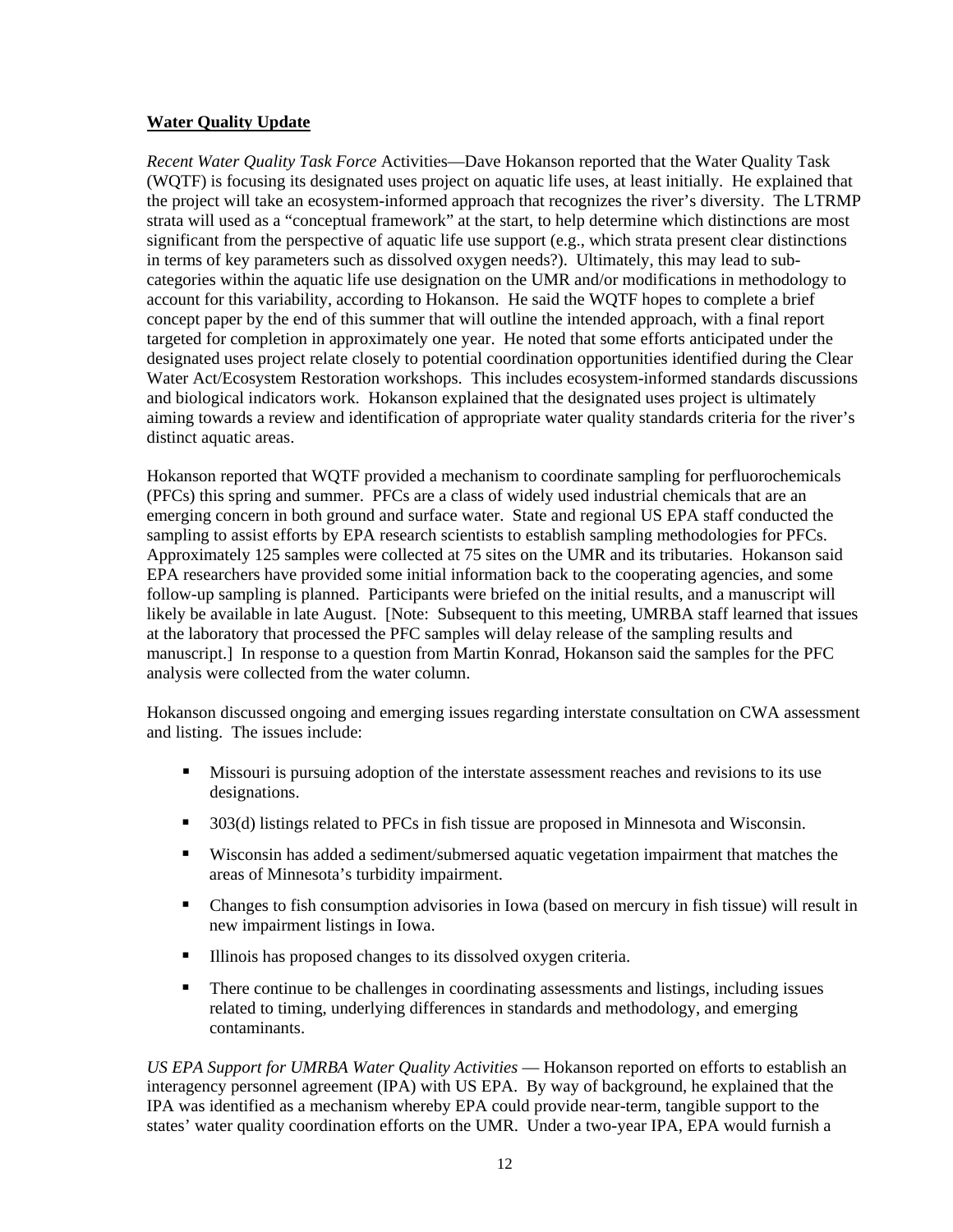dedicated staff person to support the designated uses project and other WQTF efforts. However, Hokanson reported that the recent posting for the IPA did not succeed in attracting qualified candidates. Other options might include eliminating the requirement that the IPA staff person operate out of UMRBA's office or seeing whether EPA would fund a staff person who UMRBA would hire directly. Dru Buntin suggested it might be possible for EPA to fund someone currently at a state agency under the IPA. Bill Franz said this IPA is structured in such a way that it limits eligibility to EPA candidates. He added that EPA is looking at options, such as EPA-funded travel support, to alleviate some of the communication problems that might occur if the IPA staff person works outside of the Twin Cities area. Mike Wells encouraged the exploration of various alternatives, but said this should not delay prompt action on filling the position, noting that personnel transitions associated with the change in Administration could present a complication if the IPA is not completed this calendar year.

*National Developments Relevant to UMR Water Quality*—Hokanson reported that US EPA officially established a Council of Large Aquatic Ecosystems in May 2008. At an earlier organizational meeting, the Council set the following objectives:

- Strengthen aquatic ecosystem programs
- Strengthen core water program implementation
- Improve links to EPA Strategic Plan and budget
- **IMPROVE LIGK** Inks to EPA research plans
- Develop and define new aquatic ecosystem programs

The Council's 10 initial ecosystems include the Chesapeake Bay, South Florida, Gulf of Mexico, Great Lakes, and Columbia River, all of which currently receive significant EPA focus and resources. The UMR is not among the Council's initial members, though Region 7 representatives did apparently advocate for its consideration.

Hokanson reported that a revised Gulf Hypoxia Action Plan was released in June 2008 as an update to the 2001 Action Plan. The major Gulf goals remain unchanged in the revised Action Plan, which details 11 specific actions, including accelerating nutrient reduction and advancing science, tracking progress, and increasing awareness. The revised Action Plan was also accompanied by an FY 08 Operating Plan, detailing more specific and immediate steps related to the 11 broad action areas.

Hokanson conveyed the Water Quality Executive Committee's recommendation that UMRBA develop a letter of comment on the new plans. He explained that such a letter might best focus on the UMRspecific implications of items in the Operating Plan. Franz encouraged such a letter, explaining that it would help demonstrate how what the states are doing on the UMR is relevant to Gulf hypoxia efforts. Wells stressed that any letter should be consistent with the Action Plan and Operating Plan, given that the states have already endorsed these plans through their Hypoxia Task Force members. Mike Sullivan observed that the Action Plan's new emphasis on state level nutrient reduction strategies could represent a significant change.

Wells moved and Gary Clark seconded the motion directing UMRBA staff to draft a letter of comment, with sequential review by the WQEC and UMRBA Board. The motion was adopted unanimously.

Hokanson reported that the National Research Council has convened a second panel to follow-up on its 2007 panel's assessment of Clear Water Act implementation on the Mississippi River. While the first panel was funded by the McKnight Foundation, US EPA is funding the new effort, which will focus on Total Maximum Daily Load (TMDL) approaches to addressing sediment and nutrients on the Mississippi River. Hokanson explained the panel's assessment is a major element of EPA's efforts to